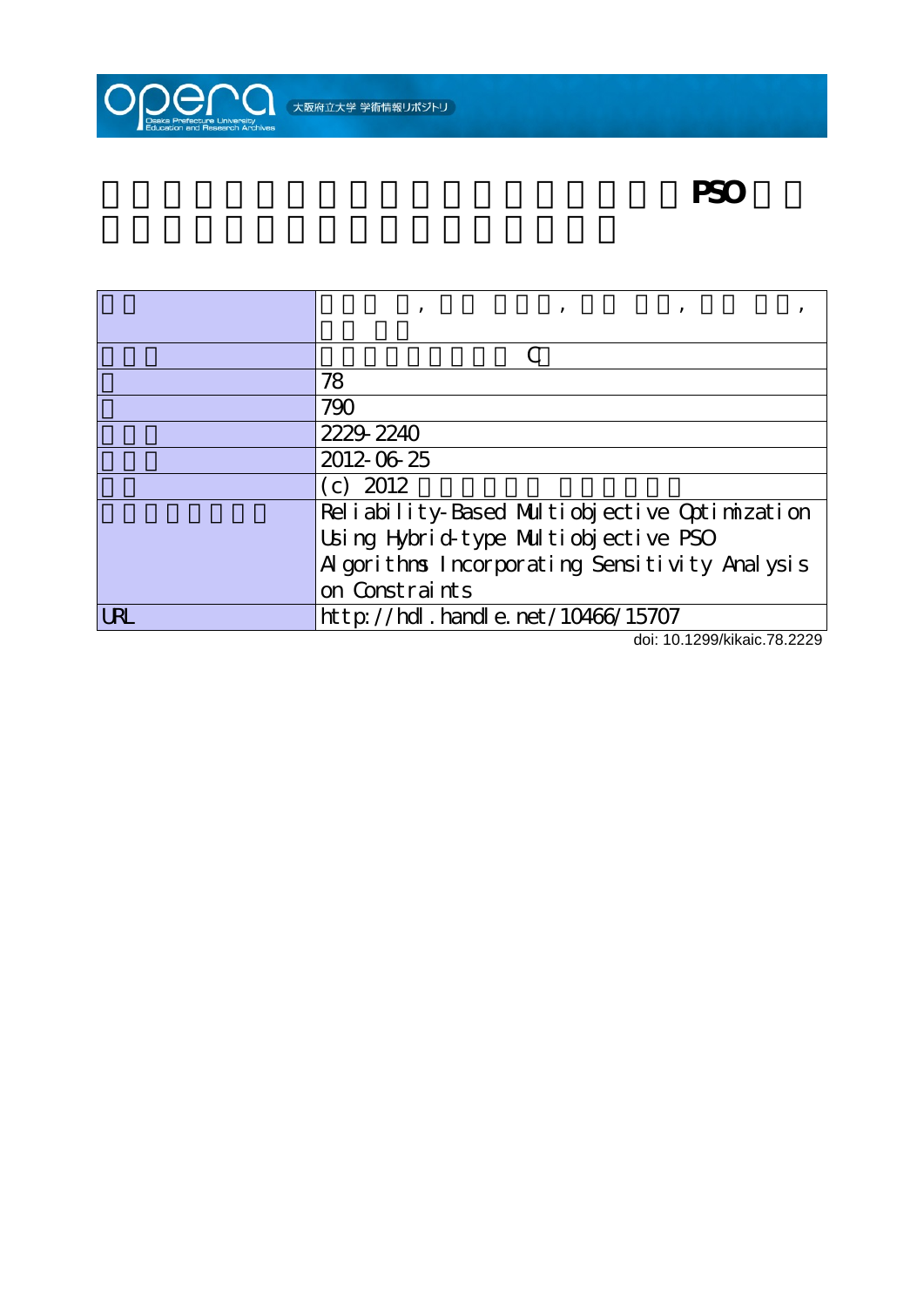## 制約の感度を用いるハイブリッド型多目的 **PSO** を利用した 信頼性に基づく多目的最適設計 <sup>∗</sup>

小木曽 望 \*1, 川治 翔一朗 \*2,小原 正宜 \*3,石亀 篤司 \*3,佐藤 恵一 \*4

### **Reliability-Based Multiobjective Optimization Using Hybrid-type Multiobjective PSO Algorithms Incorporating Sensitivity Analysis on Constraints**

Nozomu KOGISO∗<sup>1</sup> , Shoichiro KAWAJI, Masayoshi OHARA, Atsushi ISHIGAME and Keiichi SATO

> <sup>∗</sup><sup>1</sup> Department of Aerospace Engineering, Osaka Prefecture University 1-1 Gakuen-Cho, Naka-ku, Sakai, Osaka, 599-8531 JAPAN

This paper proposes a new algorithm for the reliability-based multiobjective optimization (RBMO) to obtain Pareto set under reliability constraints that consider uncertainties on design parameters such as material properties or load conditions. The RBMO algorithm consists of the hybrid-type multiobjective particle swarm optimization (MOPSO) with constraint satisfaction technique proposed by the authors and an efficient single loop reliability-based optimization approach. The hybrid-type MOPSO has a function to move the design candidate with constraint violation to the feasible boundary using constraint sensitivity information and the bi-section method. The feature is suitable for evaluating the reliability that requires sensitivity of the limit state function. In addition, the single-loop-single-vector method (SLSV) known as a single loop approach of the reliability-based design optimization is integrated to improve the computational efficiency. Through numerical examples, the effectiveness of the proposed algorithm is demonstrated.

*Key Words* : Reliability-Based Multiobjective Optimization, Multiobjective Particle Swarm Optimization, Single-Loop-Single-Vector Method, Sensitivity Analysis

#### **1.** 緒 論

近年,市販の最適設計ツールや CAE ツールの発展に伴い,最適設計手法は機械システムの高度化,高性能化の 一翼を担うようになってきている. その一方で、高度化、複雑化したシステムがひとたび破損すると、社会生活な ど広い範囲に大きな影響をおよぼす. そのため,機械システムの信頼性,安全性への要求が高くなってきている. 機械システムの信頼度は,材料特性や製造条件,負荷荷重などの使用環境などのバラツキを確率変数としてモデ ル化し、構造応答量が規定値を超えない確率として評価される<sup>(1)</sup>. 信頼性解析と最適設計を組み合わせることで, 信頼度に対する制約のもとで重量最小化する設計や,重量制約のもとでの信頼度を最大化する設計を行うことが できる.この手法を,信頼性に基づく最適設計 (Reliability-Based Design Optimization: RBDO)(2)∼(5)とよぶ.

信頼性解析には,確率変数を標準正規分布空間 (*U* 空間) に変換し,限界状態関数線形化して破損確率を評価す る一次信頼性法 (First Order Reliability Method: FORM)<sup>(6)</sup>がよく用いられる. これは,限界状態関数の微係数を利 用した繰り返し計算を要するため、RBDO は二重ループ問題として定式化されてきた.この二重ループを解消する 手法として, SLSV(Single-Loop-Single-Vector) 法<sup>(7)</sup>, SORA(Sequential Optimization and Reliability Assessment)<sup>(8)</sup>,

E-mail: kogiso@aero.osakafu-u.ac.jp

<sup>∗</sup> 原稿受付 2011 年 10 月 12 日

<sup>∗</sup><sup>1</sup> 正員, 大阪府立大学大学院工学研究科航空宇宙工学分野 (〒 599-8531 大阪府堺市中区学園町 1-1)

<sup>∗</sup><sup>2</sup> 大阪府立大学大学院工学研究科航空宇宙工学分野 (〒 599-8531 大阪府堺市中区学園町 1-1)

<sup>∗</sup><sup>3</sup> 大阪府立大学大学院工学研究科電気情報システム工学分野 (〒 599-8531 大阪府堺市中区学園町 1-1)

<sup>∗</sup><sup>4</sup> 正員, (株)IHI 基盤技術研究所 (〒 235-8501 神奈川県横浜市磯子区新中原町 1)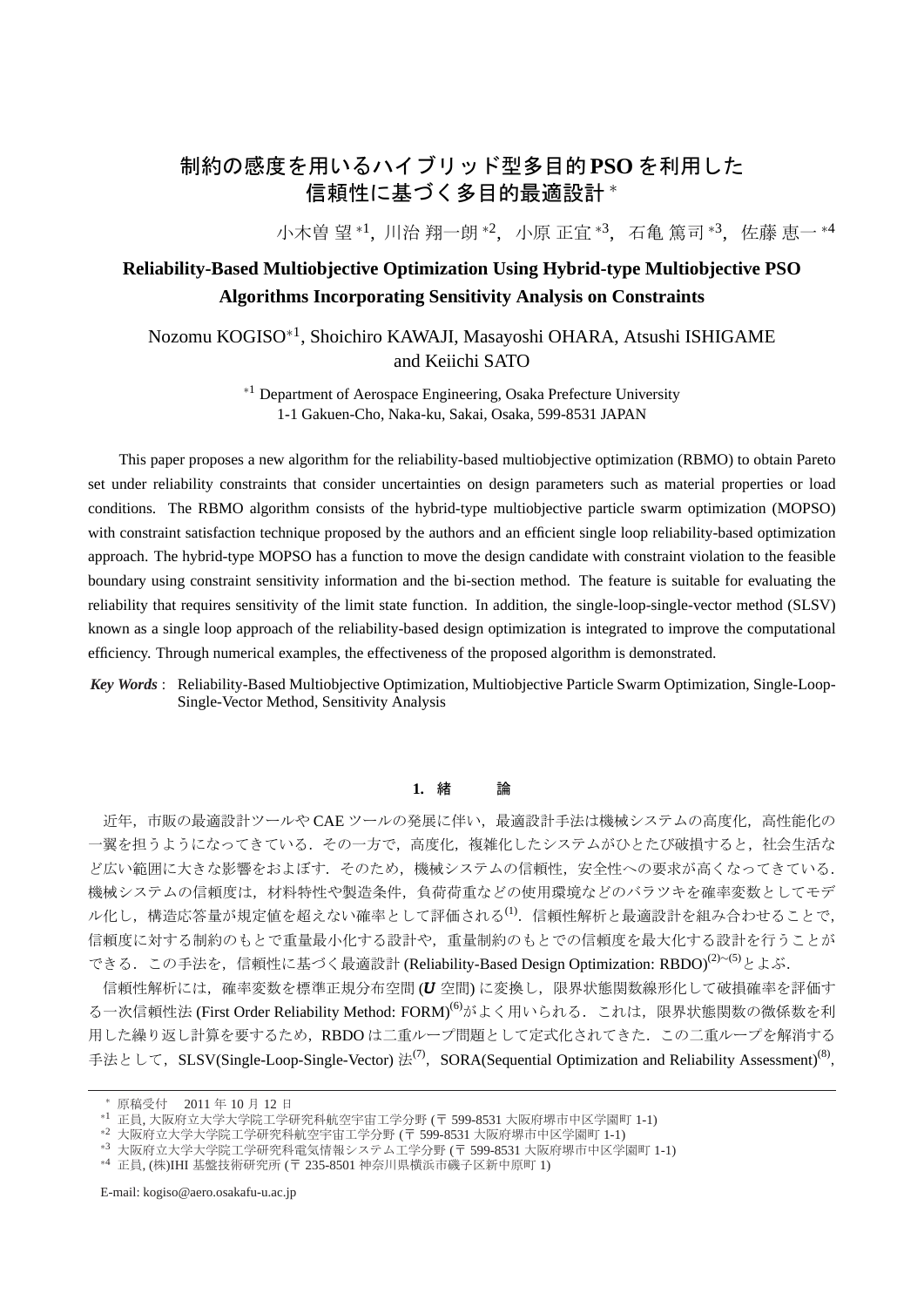SFA(Safety-Factor Approach)<sup>(9)</sup>などが提案されている. これらの手法により, RBDO は自動車の衝突問題などの大 規模問題に適用される<sup>(10)</sup>など,現在では、計算効率の高い手法として定着してきている. 著者の一部は、これらの 手法を信頼性に基づくトポロジー最適設計に適用し,確定的な最適設計と同程度の計算負荷で信頼性を考慮した 最適形態が求められることを示してきた<sup>(11)(12)</sup>. また, Yang ら<sup>(13)(14)</sup>はいくつかの問題に対してこれらの手法の計 算効率を比較し、多くの場合で、SLSV が、SFA や SORA に比べて収束性能や計算効率が高いことを示している.

一方,複数の評価基準を同時に最適化する多目的最適設計の重要性が高まってきている.多目的最適設計の最 適解集合であるパレート解は,ある目的関数の値を改善するためには少なくとも 1 つの他の目的関数の値を改悪 せざるを得ない解の集合であり,複数の目的関数間でいかにトレードオフをとるかという重要な情報を設計者に 提供することができる. 多数のパレート解を求める手法として, 多目的遺伝的アルゴリズム<sup>(15)</sup>や多目的粒子群最 適化 (Particle Swarm Optimization (MOPSO))<sup>(16)</sup>などの進化的最適化法の研究が盛んに行われている. これらの手法 は,多点探索法として,同時に複数のパレート解が得られる利点がある.

しかしながら、RBDO を多目的設計に拡張した信頼性に基づく多目的最適設計 (Reliability-Based Multiobjective Optimization (RBMO)) に関する研究はまだ発展途上である.近年,多目的 GA を信頼性に基づく最適設計に適用 した研究が発表されている<sup>(17)~(19)</sup>. しかし, 多目的 GA では数値計算効率が十分とは言えない. と言うのは, 信 頼性解析では感度情報を利用して信頼性を求めるが,多目的 GA ではその感度情報をパレート解の探索に利用し ないからである.また, Rangavajhala ら<sup>(20)</sup>は同時生起確率を考慮した信頼性に基づく多目的最適設計法を提案し ている.ここでは,同時生起確率を考慮することに重点を置いていて,従来の二重ループの最適設計法を適用し ている.そのため,信頼性に基づく多目的最適設計では計算効率向上が課題となっている.

そこで,本研究では,不確定性を考慮する多目的設計問題においても,目的関数間のトレードオフや信頼性制 約値がパレート曲面におよぼす影響などの重要な情報を設計者に提供することを目的として,著者らが提案した 制約条件の感度解析と多目的 PSO を統合したハイブリッド型多目的 PSO<sup>(21)</sup>を拡張し、信頼性に基づく多目的最適 設計を効率的に実行するための手法を提案する.このハイブリッド型多目的 PSO は、MOPSO の繰り返し過程で 制約条件を逸脱した個体に対して,制約条件の感度解析および二分法を用いて,実行可能領域境界に移動させる. これによって,従来の手法では有効に活用されていなかった個体を優れたパレート解候補として利用し,広範囲の パレート解を効率的に探索することを実現する.信頼性を評価するには限界状態関数の感度情報が不可欠であり, このハイブリッド型多目的 PSO で利用する感度情報は、制約条件満足化だけでなく、信頼性の評価にも利用でき るため,本提案手法は信頼性に基づく多目的最適設計に適した手法と言える.さらに,この手法に対して,単一 ループ法の信頼性に基づく最適設計法である SLSV 法を統合し,信頼性に基づく多目的最適設計の効率的な手法 を実現する.

以下, 2 章では信頼性に基づく最適設計および単一ループ法である SLSV 法について説明する. 3 章では、著者 らが提案したハイブリッド型多目的 PSO に SLSV 法の考え方を統合した信頼性に基づく多目的最適設計手法を提 案する.4 章では,これらを統合した提案手法の妥当性を検証するため,いくつかの数値計算例を示す.

#### **2.** 信頼性に基づく多目的最適設計

信頼性解析では,材料特性や製造条件,負荷荷重などの使用環境などのバラツキを確率変数としてモデル化し, 構造応答量が規定値を超えない確率として信頼度を評価する.そして,信頼性に基づく最適設計は,その信頼度 が規定の条件を満足するもとで,目的関数を最小化する問題として定式化される.

設計変数を *d* = [*d*1,··· ,*dn*] *<sup>T</sup>*,確率変数を *z* = [*z*1,··· ,*z<sup>l</sup>* ] *<sup>T</sup>* とする.ここで,確率変数 *z* は互いに独立とし,その 平均値を  $\pmb{\mu}=[\pmb{\mu}_1,\cdots,\pmb{\mu}_l]^T$ ,標準偏差を  $\pmb{\sigma}=[\pmb{\sigma}_1,\cdots,\pmb{\sigma}_l]^T$  とおく.破損を定義する限界状態関数を  $g_j(\pmb{d},\pmb{z})$ (< 0 で 破損) とおくと,破損確率 *P<sup>f</sup>* は限界状態関数が負の値をとる確率 *P*(*gj*(*d*,*z*) < 0) として定義できる.複数の限界 状態関数に対する破損確率をそれぞれの基準値以下にするという制約条件のもとで,複数の目的関数 *F*(*d*) を最小 化する信頼性に基づく最適化問題は次式で定式化できる.

Minimize: 
$$
\mathbf{F}(\mathbf{d}) = (f_1(\mathbf{d}), f_2(\mathbf{d}), \cdots, f_k(\mathbf{d}))
$$
  
\nsubject to:  $P_{f_j} = P(g_j(\mathbf{d}, \mathbf{z}) < 0) \le \Phi(-\beta_{t_j}), \qquad (j = 1, \cdots, m)$  (1)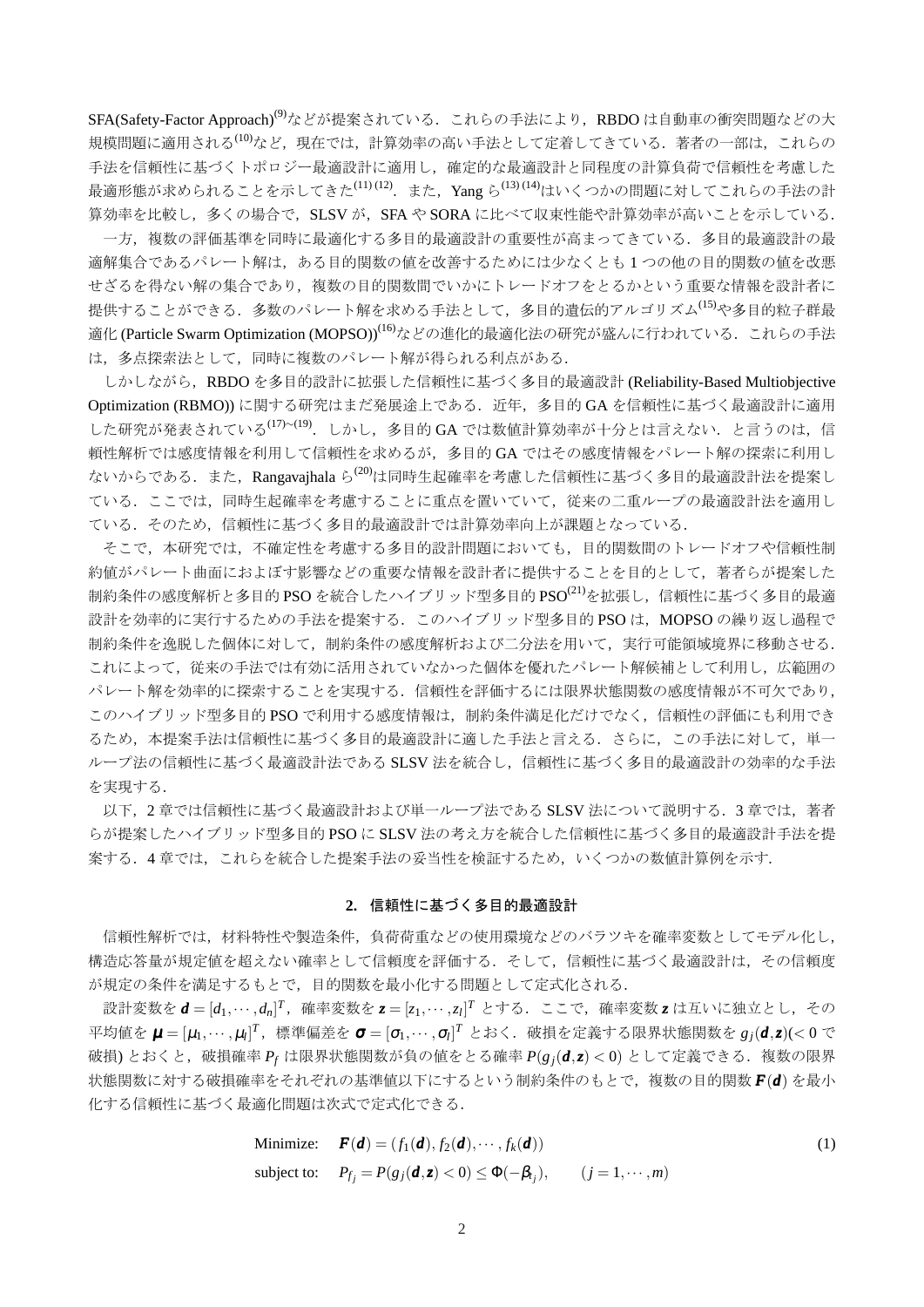

Fig. 1 Relation between variables in applying SLSV.

 $d_L \leq d \leq d_U$ 

ただし,*fi*(*d*) は *i* 番目の目的関数,Φ() は標準正規確率分布関数,β*<sup>t</sup>* は目標とする信頼性指標,*d<sup>L</sup>* と *d<sup>U</sup>* は設計 変数 *d* の下限値と上限値を表す.

多目的最適化問題では,複数の目的関数を同時に最小化する解は一般的には存在せず,目的関数間にトレードオフ 関係が存在する.任意の2つの実行可能解 $\bm{d}_i, \bm{d}_j (i\neq j)$ が $f_l(\bm{d}_i) \leq f_l(\bm{d}_j), (\forall\, l=1,2,\cdots,k)$  のとき, $\bm{d}_i$ は $\bm{d}_j$ に優越する という.そして,*d<sup>i</sup>* に優越する *d* が存在しない場合,*d<sup>i</sup>* をパレート解とよぶ.また, *fl*(*di*) < *fl*(*d <sup>j</sup>*),(∀ *l* = 1,2,··· ,*k*) のとき,*d<sup>i</sup>* は *d <sup>j</sup>* に強い意味で優越するという.そして,*d<sup>i</sup>* に強い意味で優越する *d* が存在しない場合,*d<sup>i</sup>* を弱 パレート解とよぶ.

#### **2**·**1 SLSV** 法による信頼性解析

信頼性を一次信頼性法 (FORM) で評価する場合, FORM が繰り返し計算を必要とするため,最適設計問題は二  $[$ 重ループ構造となり、多大な計算時間が必要となる $^{(2)}$ .

この計算コストを削減する解決策として SLSV 法<sup>(7)</sup>が提案されている. この方法は、設計点の近似を用いること で信頼性制約を確定的制約条件に置き換え,最適設計の二重ループを解消し,単一ループ化を実現している.確 率変数 *z<sub>j</sub> が正規分布 N(μ*,σ) に従うとき, 平均値 μ と *j* 番目の限界状態関数に対する設計点 z<sup>\*</sup>j との間には, 図 1 に示す次式の関係が成り立つ.

$$
z_j^* = \boldsymbol{\mu} - \beta_{t_j} \boldsymbol{\sigma}^T \boldsymbol{\alpha}_j^*
$$
 (2)

$$
\boldsymbol{\alpha}_j = \frac{\nabla g_j(\boldsymbol{d}, \boldsymbol{z}_j^*)}{|\nabla g_j(\boldsymbol{d}, \boldsymbol{z}_j^*)|} \tag{3}
$$

ここで, α<sub>j</sub> は確率変数に対する j 番目の限界状態関数の単位勾配ベクトルである. 上式は, 現在の平均値μにお いて目標信頼性指標 β tを満足することは,設計点 z<sup>\*</sup> における限界状態関数の単位方向ベクトル方向 α j に,標準 偏差の β*<sup>t</sup>* 倍離れた点が平均値 <sup>µ</sup> と一致することを意味する.なお,本研究においては,確率変数の平均値 <sup>µ</sup> を設 計変数 *d* として扱う.

これと設計点 z<sup>\*</sup> が限界状態曲面上に存在することを考慮して, 信頼性制約を次式で表す確定的制約に置き換え ることができる.

$$
g_j(\boldsymbol{d}, \boldsymbol{\mu} - \beta_{t_j} \boldsymbol{\sigma}^T \boldsymbol{\alpha}_j^*) \ge 0
$$
\n(4)

本来,制約に対する正規化勾配ベクトル  $\alpha_j^*$ は設計点  $z_j^*$  で評価すべき値であり, 式(2), (3) を満足する設計点  $\textbf{z}^*_j$  を求めるには,FORM のような繰り返し計算が必要である.SLSV 法では,最適化ループにおける前の繰り返 し過程の値を用いて, α<sub>j</sub> を近似的に評価することにより, 単一ループを実現している.

その手順を以下に示す.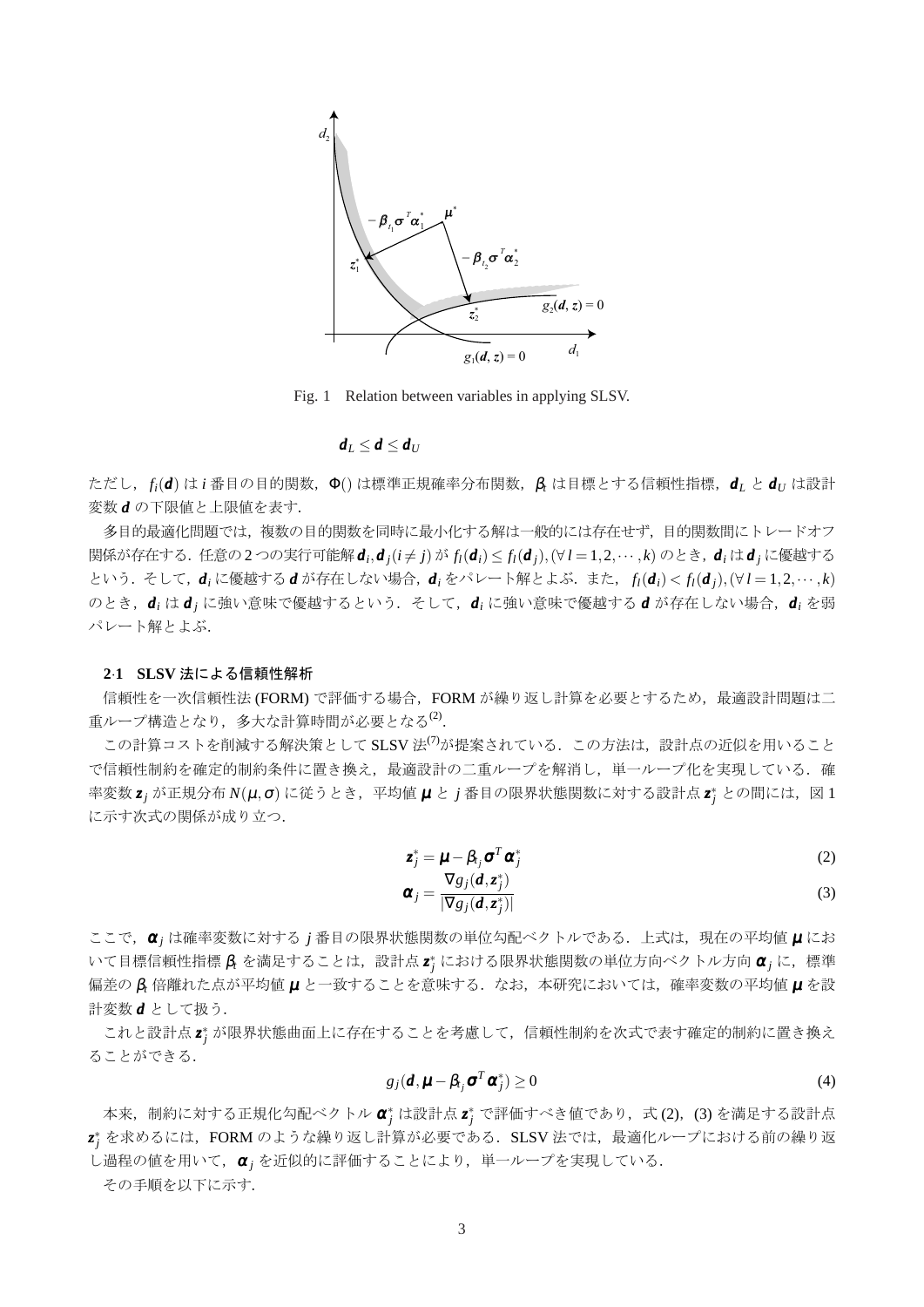

Fig. 2 Selection of Pareto solutions in archive



Fig. 3 Local guide selection of sigma method

**Step1**  $t = 0$ とし, 初期設計  $z_j$ を設定する.

 $\textbf{Step 2}$  限界状態関数  $g_j(\boldsymbol{d}^t, \boldsymbol{z}^t_j)$  を評価するとともに,その感度  $\nabla g_j(\boldsymbol{d}^t, \boldsymbol{z}^t_j)$  を求め, $\boldsymbol{\alpha}^t_j$  を求める. **Step3** 次式で示す最適設計問題を定式化し,直線探索により,*d <sup>t</sup>*+<sup>1</sup> を求める.

Minimize: 
$$
\mathbf{F}(\mathbf{d}^{t+1})
$$
  
\nsubject to:  $g_j(\mathbf{d}^{t+1}, \mathbf{\mu} - \beta_{t_j} \mathbf{\sigma}^T \mathbf{\alpha}_j^t) \ge 0$   $(j = 1, \dots, m)$   
\n $\mathbf{d}_L \le \mathbf{d} \le \mathbf{d}_U$  (5)

**Step4** 収束判定条件を満足していれば *d <sup>t</sup>* を最適解として最適化を終了する.そうでなければ,*t* = *t* +1 として, Step2 に戻る.

この手法は,最適設計ループのなかで,制約条件を設計点の近似点 μ-β<sub>t</sub><sub>j</sub>σ<sup>r</sup>α'<sub>j</sub>を更新していくことに特徴がある.

#### **3. RBDO** とハイブリッド型 **MOPSO** との統合

#### **3**·**1** 多目的 **PSO**

多目的 PSO(Multiobjective Particle Swarm Optimization: MOPSO) は、鳥の群れを模したヒューリスティックな多 点探索法である Paticle Swarm Optimization を多目的に拡張した多点探索法である.PSO では,*t* 回目の繰り返し 過程における *i* 番目の設計変数 *d t <sup>i</sup>* を次式によって *d t*+1 *<sup>i</sup>* に更新する.

$$
\boldsymbol{d}_i^{t+1} = \boldsymbol{d}_i^t + \boldsymbol{v}_i^{t+1} \tag{6}
$$

$$
\mathbf{v}_{i}^{t+1} = w\mathbf{v}_{i}^{t} + C_{1}r_{1}(\mathbf{d}_{\mathbf{p}_{i}^{t}} - \mathbf{d}_{i}^{t}) + C_{2}r_{2}(\mathbf{d}_{\mathbf{g}_{i}^{t}} - \mathbf{d}_{i}^{t})
$$
\n(7)

ここで,*v t*+1 *<sup>i</sup>* は設計変数を更新する速度,*d pi* は過去の探索における探索点 *i* の最良値である自己ベスト,*dgi* は 探索点全体における過去の最良値である集団ベストである.*r*1,*r*<sup>2</sup> は確率論的な探索を行うために設定する [0,1] の 一様乱数である.*w* は前回の速度の影響を考慮する慣性項,*C*1,*C*<sup>2</sup> は *d pi* , *dgi* の影響を考慮するパラメータである. 本研究では,一般的に用いられている値 *w* = 0.4,*C*<sup>1</sup> = *C*<sup>2</sup> = 2 を用いる(22).

多目的最適設計に拡張するために、本研究では、非劣解からパレート解候補を選択するエリート保存戦略の一つ であるアーカイブ<sup>(23)</sup>を用いる. この方法は、図2に示すように、現時点で得られたパレート解候補と既に保存し てあるパレート解候補とを比較し,パレート解候補を更新する戦略である.この図では,新たに A,B,C がパレー ト解候補に加わり, a がパレート解候補から外れる. D は現世代のパレート解候補であるが, アーカイブに保存さ れているパレート解候補よりも劣っているため,選択されない.

また, MOPSOは単一目的問題と異なり, 式(7)のdpi, dgi を一意に決定することができないため, それらを適 切に決定する手法が提案されている<sup>(16)</sup>.本研究では, パレート解の探索効率が高いとされるシグマ法<sup>(24)</sup>を用いる.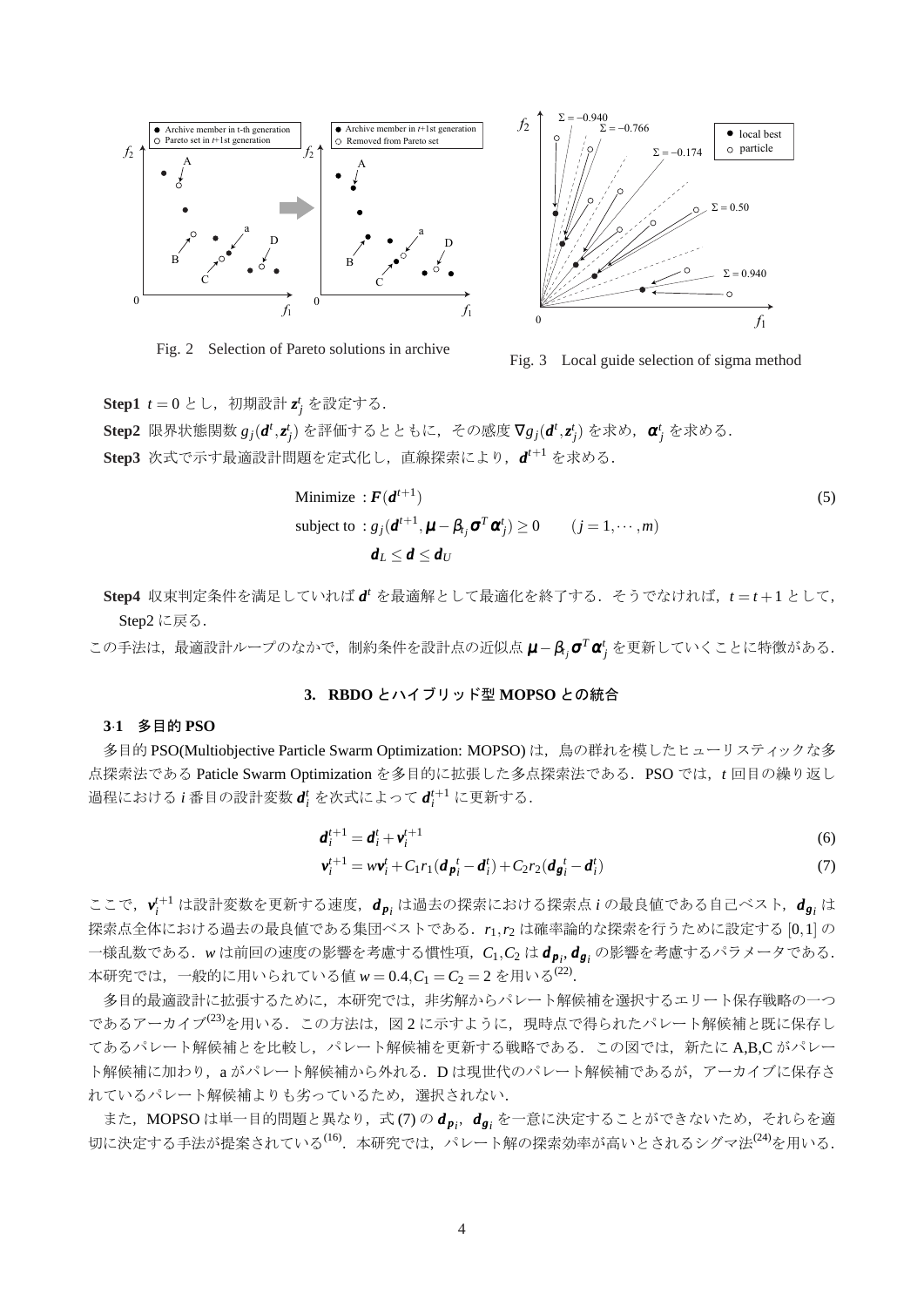

(a) Reliability-based multiobjective optimization (b) Constraint satisfaction

Fig. 4 Flow of reliability-based multiobjective optimization using hybrid MOPSO with SLSV methods.

この手法では、まず、目的関数値間の寄与度を示すシグマ値を次式で求める.

$$
\Sigma = \frac{f_1^2 - f_2^2}{f_1^2 + f_2^2} \qquad \text{(if } k = 2\text{)}
$$
\n
$$
\Sigma = \frac{1}{\sum_{i=1}^k f_i^2} \begin{pmatrix} f_1^2 - f_2^2 \\ \vdots \\ f_{k-1}^2 - f_k^2 \\ f_k^2 - f_1^2 \end{pmatrix} \qquad \text{(if } k \ge 3\text{)}
$$
\n(9)

*k* = 2 の場合はスカラー,*k* ≥ 3 の場合は *k* 要素からなるベクトルとなる.

そして,図 3 に示すように,目的関数空間でシグマ値が近い値をもつパレート解候補を式 (7) の *d<sup>g</sup> t <sup>i</sup>* として選択 する. これにより、パレート解の広域性を確保する.

一方,アーカイブに保存されるパレート解の数が増えすぎると図 2 に示したパレート解の比較のための計算量 が膨大になってしまう.この問題を解決するため,シグマ値に範囲を設定し,その範囲内で一つのパレート解のみ をアーカイブに保存する.これにより,計算回数を抑えつつ,広範囲にわたって均一なパレート解集合を求めるこ とができる.

#### **3**·**2** 制約条件の感度を利用した囲い込み

本研究では,制約条件を逸脱した個体をその近傍の実行可能領域に囲い込むことで,その個体を有効に活用し, パレート解を効率的に探索する手法<sup>(21)</sup>を信頼性に基づく多目的最適設計に拡張する.信頼性制約に対しては、SLSV 法と統合するために,設設計変数 *d* ではなく, *d − β<sub>tj</sub>σ<sup>r</sup>α'; で*制約条件を評価する.

以下に,そのアルゴリズムを示す.

**Step1** 準備 制約を違反した設計 *d<sup>i</sup>* の移動量を <sup>δ</sup> とする.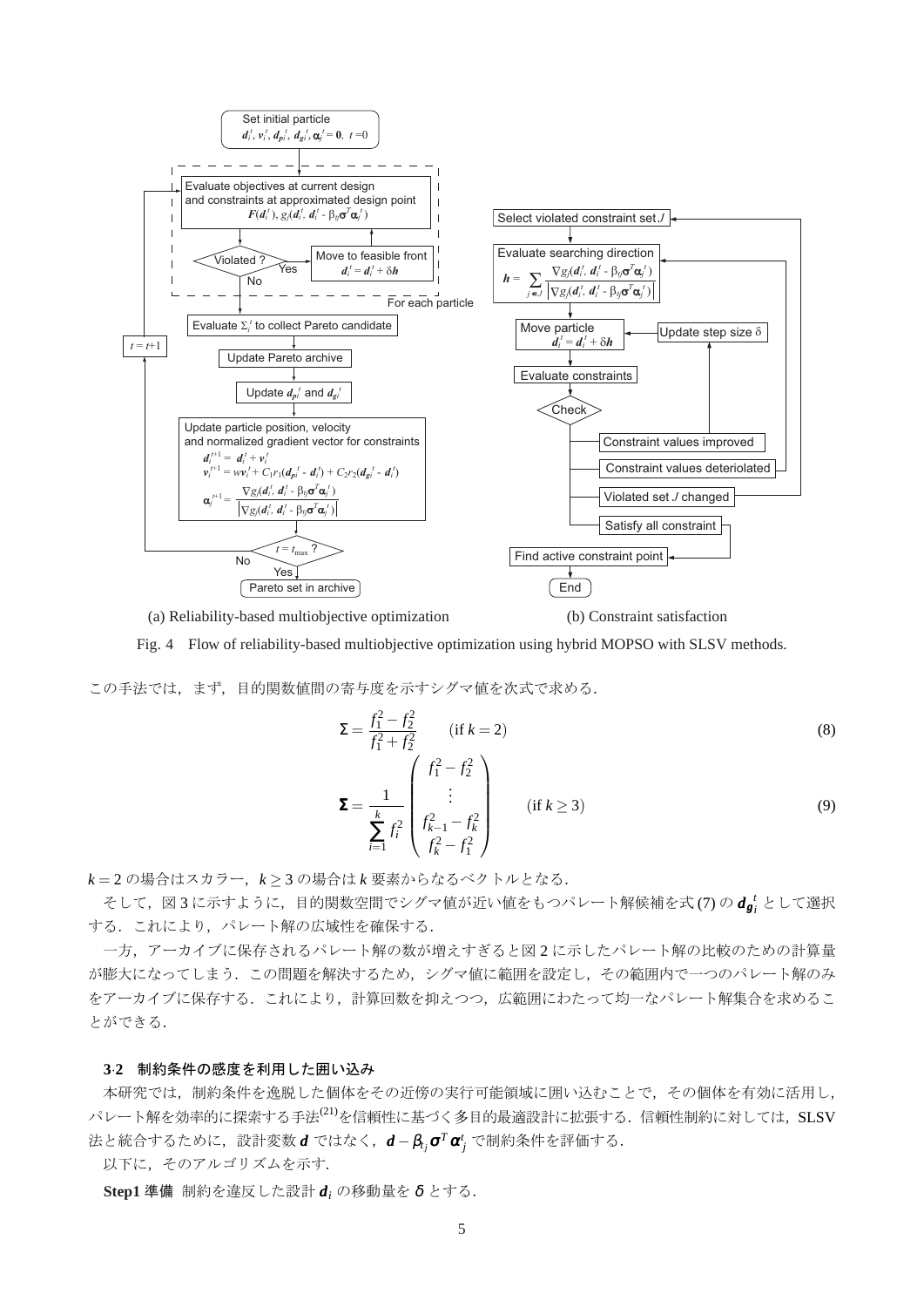**Step2** 移動方向決定 違反している制約関数の勾配 ∇*gj*(*d<sup>i</sup>* ,*d<sup>i</sup>* −β*tj*<sup>σ</sup> *T*<sup>α</sup> *t j* ) を用いて,単位移動方向ベクトル *h* を 決定する.

$$
\mathbf{h} = \sum_{j \in J} \frac{\nabla g_j(\mathbf{d}_i, \mathbf{d}_i - \beta_{t_j} \sigma^T \alpha_j^t)}{|\nabla g_j(\mathbf{d}_i, \mathbf{d}_i - \beta_{t_j} \sigma^T \alpha_j^t)|}
$$
(10)

ここで, *J* は満足していない制約条件である (*J* = { $j|g_j(\boldsymbol{d}_i,\boldsymbol{d}_i-\beta_{t_j}\boldsymbol{\sigma}^T\boldsymbol{\alpha}^t_j) < 0, (j = 1, \cdots, m)$ }). **Step3** 設計更新 *h* 方向に δ だけ移動させる.

$$
\boldsymbol{d}_i = \boldsymbol{d}_i + \delta \boldsymbol{h} \tag{11}
$$

**Step 4** 判定 制約条件を評価し,以下のように判定する.

すべての制約条件を満足する場合 Step5 に進む.

違反している制約の値が悪化している場合 Step2 に戻り,移動方向 h を変更する.

満足しない制約条件 *J* が変化している場合 Step2 に戻り,移動方向 *h* を変更する.

制約値が改善している場合 移動量  $\delta$  を更新し, Step3 に戻る.

**Step 5** 制約境界への移動 制約を満足した点と以前の点から二分法を利用して,いずれかの制約条件が活性 (*gj*(*d<sup>i</sup>* ,<sup>µ</sup> −β*t*<sup>σ</sup> *T*<sup>α</sup> *t j* ) = 0) となる点を求める.

この手法では、制約条件を逸脱した個体の設計点 z が実行可能領域境界に移動させることになる. そのような 設計は信頼性制約が活性となるため,信頼性に基づく多目的最適設計におけるパレート解候補となる.この手法 により、パレート解の探索能力が向上することが期待できる.

ハイブリッド型 MOPSO と SLSV 法を統合した本提案手法のアルゴリズムを図4に示す. 制約条件の囲い込み に加え,最適化の繰り返し過程で設計  $\bm{d}_i^{t+1}$ ,速度  $\bm{v}_i^{t+1}$  だけでなく,信頼性制約の正規化した勾配ベクトル  $\bm{\alpha}_j^{t+1}$  を 更新することに,本手法の特徴がある.

#### **4.** 数 値 計 算 例

いくつかの数値計算例を通して,本研究で提案した手法の妥当性を検証する.

#### **4**·**1** 例題 **1**

確率変数 (z1,z2) は互いに独立な正規分布にしたがい、その平均が設計変数 di,標準偏差が 0.3 として,信頼性 制約が線形関数で表される次の二目的問題<sup>(17)</sup>に対して、パレート解の探索性能を検証する.

Minimize: 
$$
f_1(\boldsymbol{d}) = d_1
$$
 (12)  
\n
$$
f_2(\boldsymbol{d}) = \frac{1 + d_2}{d_1}
$$
\nsubject to:  $g_1(\boldsymbol{d}) = d_2 + 9d_1 - 6 \ge 0$   
\n
$$
g_2(\boldsymbol{d}) = -d_2 + 9d_1 - 1 \ge 0
$$
\n
$$
0.1 \le d_1 \le 1, \ 0 \le d_2 \le 5.
$$

粒子数 50,繰り返し回数 500 とし,目標信頼性指標 β*<sup>i</sup>* が 0,1.28,2.0,3.0 とした場合に得られたパレート解を図 5 に示す.β = 0 の確定的な条件でのパレート解は,*f*<sup>1</sup> が小さな値となるところでは *g*1(*d*) = 0 に接し,*f*<sup>1</sup> が大きな 値となるところでは *d*<sup>2</sup> の側面制約が効いている.目標信頼性指標が増加するにつれて,パレート曲線は実行可能 領域の内側に形成されるようになる. この結果は、多目的 GA を用いている文献<sup>(17)</sup>に示されている結果と同じで あり,本提案手法が妥当であると言える.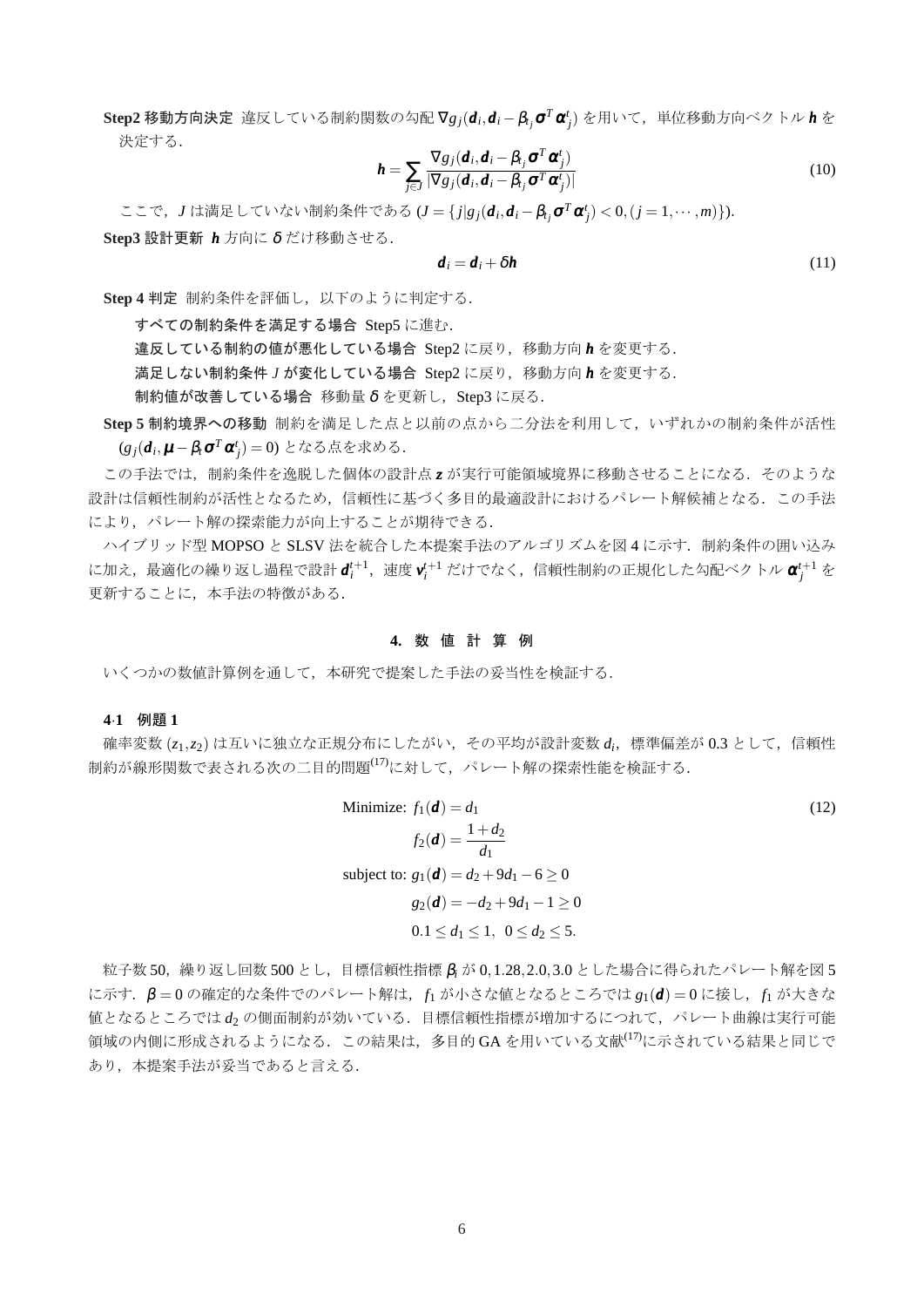

Fig. 5 Pareto set in example 1



Fig. 6 Feasible domain of example 2.

#### **4**·**2** 例題 **2**

非線形信頼性制約を含む問題として,制約領域が凸型および非凸型の組み合わせとして表される問題(25)を多目 的に拡張した問題を考える.制約関数は次式で表され,その制約領域を図 6 に示す.

$$
g_1(\boldsymbol{d}) = \frac{d_1^2 d_2}{20} - 1 \ge 0
$$
  
\n
$$
g_2(\boldsymbol{d}) = \frac{(d_1 + d_2 - 5)^2}{30} + \frac{(d_1 - d_2 - 12)^2}{120} - 1 \ge 0
$$
  
\n
$$
g_3(\boldsymbol{d}) = \frac{80}{d_1^2 + 2d_2 + 5} - 1 \ge 0
$$
  
\n
$$
0 \le d_1, d_2 \le 10
$$
\n(13)

設計変数 d は正規分布にしたがう確率変数の平均値とし、その標準偏差を 0.3 とする. MOPSO の条件として, 粒子数 50,繰り返し回数 200 回として,以下の 2 ケースの信頼性に基づく多目的最適設計を考える.

#### **4**·**2**·**1** ケース **1**

式(13)の制約のもとで、次の目的関数を最小化する.

$$
f_1(\boldsymbol{d}) = 3d_1 + d_2
$$
  
\n
$$
f_2(\boldsymbol{d}) = d_2 - d_1 + 10
$$
\n(14)

この問題に対するパレート解は、設計空間における原点方向、つまり図6において左下の方向に存在し、制約条 件 *g*<sup>1</sup> または *g*<sup>2</sup> が活性化することになる.信頼性制約を β = 0 である確定解の場合と,β = 1,2,3,4,5 とした場合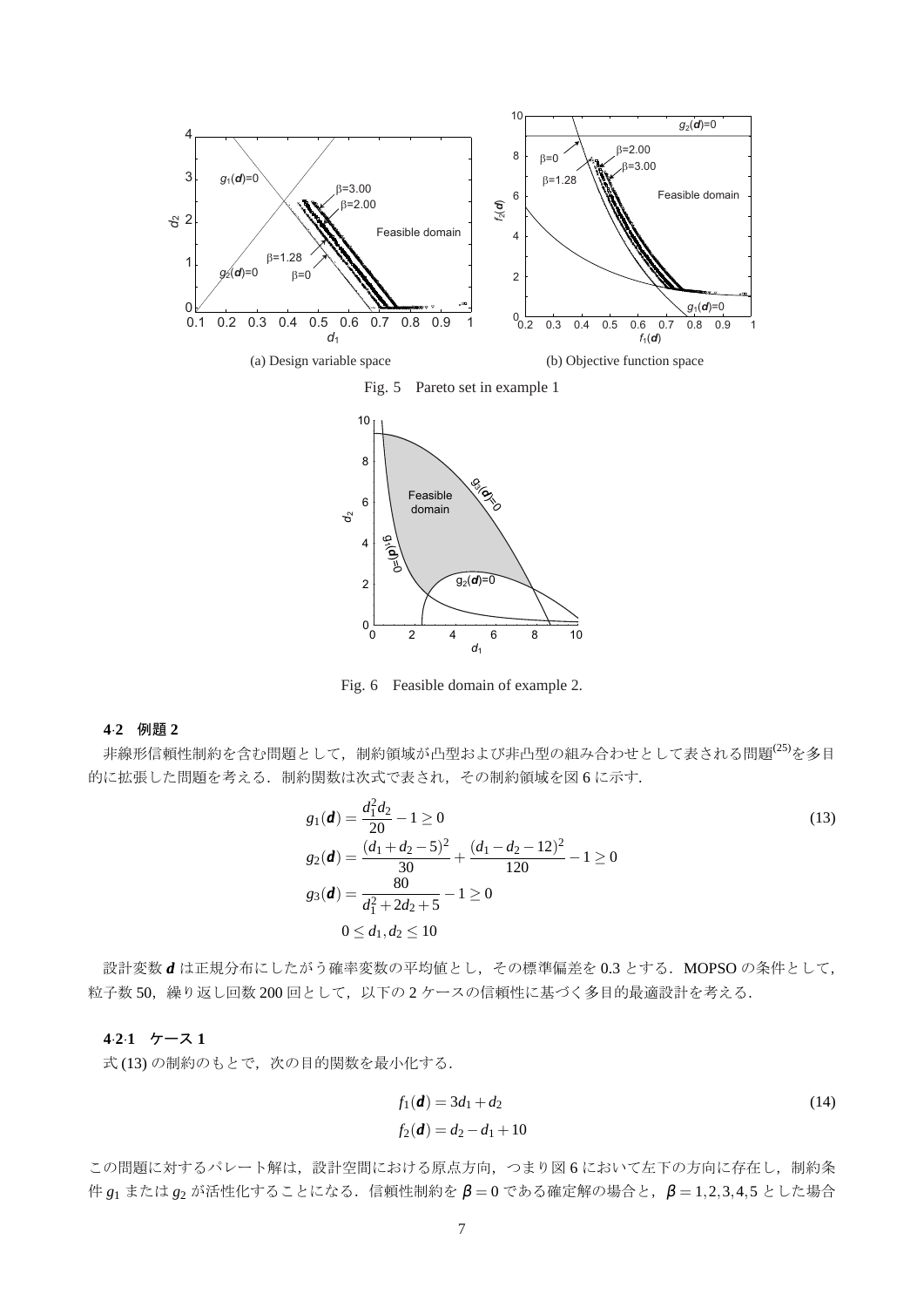

Fig. 7 Pareto set of case 1 in example 2.



Fig. 8 Pareto set of case 2 in example 2

のパレート解を図7に示す. 信頼性制約が大きくなるにつれて、パレート解は右上の実行可能領域内部にシフト していくことがわかる.

#### **4**·**2**·**2** ケース **2**

式(13)の制約のもとで、次の目的関数を最小化する.

$$
f_1(\boldsymbol{d}) = 100 - \left\{ (d_1 - 1)^2 + (d_2 - 10)^2 \right\}
$$
  
\n
$$
f_2(\boldsymbol{d}) = 100 - \left\{ (d_1 - 8)^2 + (d_2 - 2)^2 \right\}
$$
\n(15)

この目的関数は,(1,10), (8,2) から遠くなるほど小さな値をとる.

信頼性制約を $\beta = 0$ である確定解の場合と,  $\beta = 1 \sim 5$ と変化させた場合のパレート解を図 8 に示す. この問題 におけるパレート解は,目的関数空間で非凸型となり,さらに,目標信頼性指標 β の値が小さい場合は分離型と なる.このような問題に対しても,本研究で提案した手法は妥当なパレート解集合を求めることができる.

#### **4**·**2**·**3** 計算効率に対する考察

これらの2ケースにおける MOPSO の計算効率を考察する. まず, 各ケースにおいて、アーカイブに格納され るパレート解の数の履歴を図 9 に示す.目標信頼性指標にかかわらず,初期にパレート解の数が増加し,その数 は,50 回以降,あまり変化していない.

特筆すべきは,最初の段階でパレート解候補として選ばれる個数が多いことである.制約条件を逸脱した粒子 を実行可能領域の境界上に移動させているため,最初の段階でパレート解候補が効率よく見つかっていることが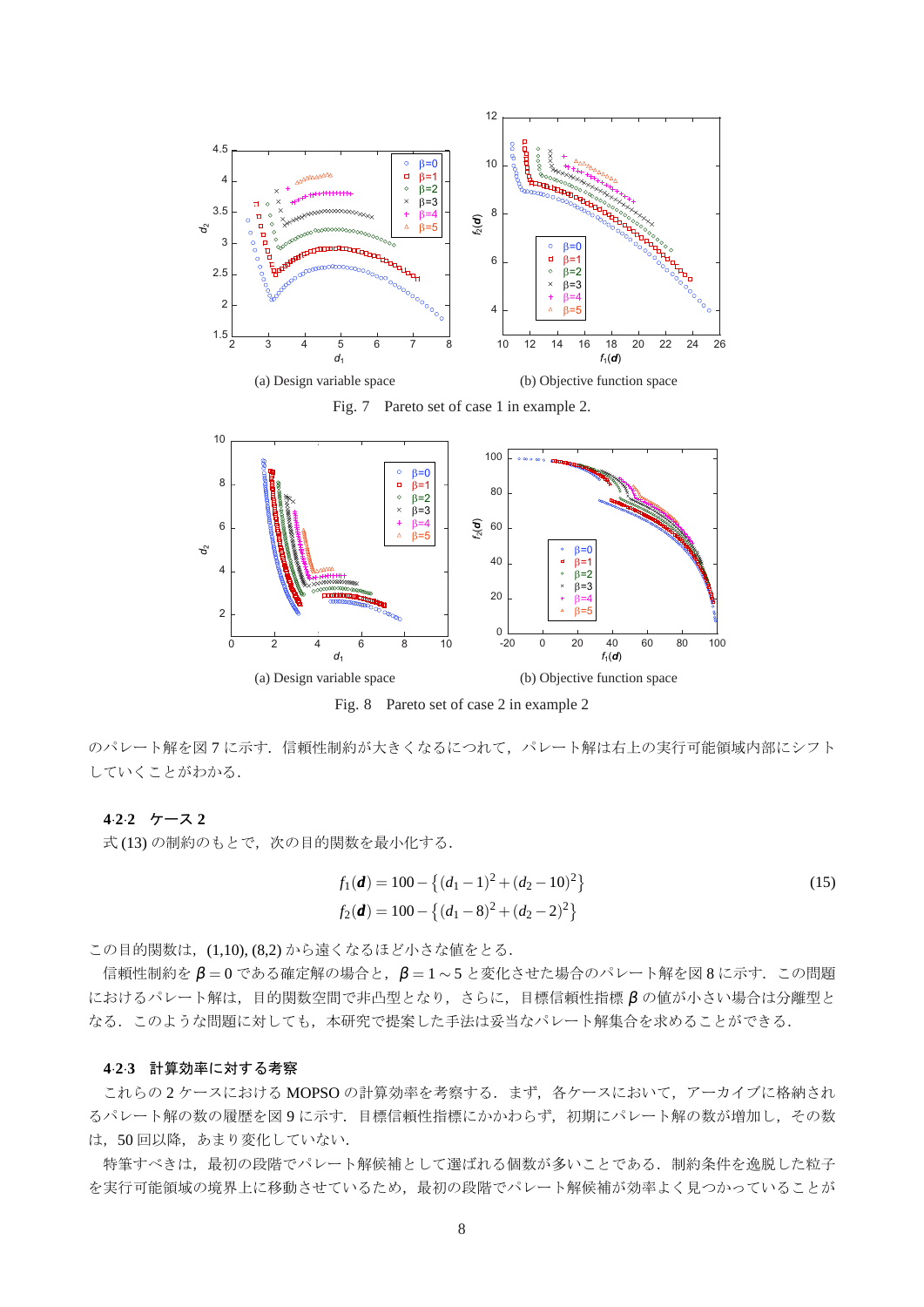

Fig. 9 History of the number of Pareto solution in archive.



| Number of function calls.<br>Table 1 |                 |      |                 |      |  |
|--------------------------------------|-----------------|------|-----------------|------|--|
|                                      | case 1          |      | case 2          |      |  |
| β                                    | Number of calls | Rate | Number of calls | Rate |  |
| $\Omega$                             | 163913          | 16.3 | 168481          | 16.8 |  |
|                                      | 142360          | 14.2 | 171741          | 17.1 |  |
| 2                                    | 119681          | 11.9 | 160209          | 15.9 |  |
| 3                                    | 125801          | 12.5 | 147642          | 14.7 |  |
| 4                                    | 142042          | 14.1 | 169145          | 16.8 |  |
| 5                                    | 181498          | 18.1 | 200791          | 20.0 |  |

Fig. 10 First and final Pareto sets in cases of  $\beta = 3$  and 5.

わかる.これを示すために,β = 3 および β = 5 における最初のパレート解と最終的に得られたパレート解を図 10 で比較する.  $\beta = 3$ の場合は初期のパレート解のうち2個を除いて最終的なパレート曲線と一致し、 $\beta = 5$ の場合 は初期のパレート解候補はすべてが最終的なパレート曲線と一致している. MOPSO の繰り返しにより、パレート 曲線の領域を拡大するとともに隙間を埋めていると言える.

一方, 計算回数が増大してしまっている. 表1は、各目標信頼性指標に対する目的関数評価回数, 1世代1粒子 あたりの目的関数平均評価回数およびパレート解数を示す.通常の MOPSO であれば 1 世代 1 粒子あたり 1 回の 評価となるが、本手法では 10~20回を要している.確定的な最適設計に本手法を適用した場合<sup>(21)</sup>と比べても計算 回数が多い.RBMO においてはパレート解候補が実行可能領域境界上に存在するため,本提案手法ではそれが見 つかりやすくなっている.しかし、逆に探索途中に制約を逸脱してしまう場合が増加するためだと考えられる.

#### **4**·**3** 信頼性制約による最適解の変化

信頼性に基づく最適設計において,目標信頼性の値に着目すると最適解が不連続に変化する場合がある.この 計算例として,文献(17)に掲載されている単一目的の信頼性に基づく最適設計問題を変形した次式で表される問題 に対して確認する.

minimize: 
$$
f_1(\boldsymbol{d}) = 2 - d_2
$$
 (16)  
\n $f_2(\boldsymbol{d}) = 3 - \beta$   
\nsubject to:  $g_1(\boldsymbol{d}) = d_1^2 - 10d_2 \ge 0$   
\n $g_2(\boldsymbol{d}) = -d_1 + d_2 + 2.2 \ge 0$   
\n $g_3(\boldsymbol{d}) = d_1 - 3d_2 + 4 \ge 0$   
\n $-4 \le d_1, d_2 \le 4, \qquad 0.5 \le \beta \le 3$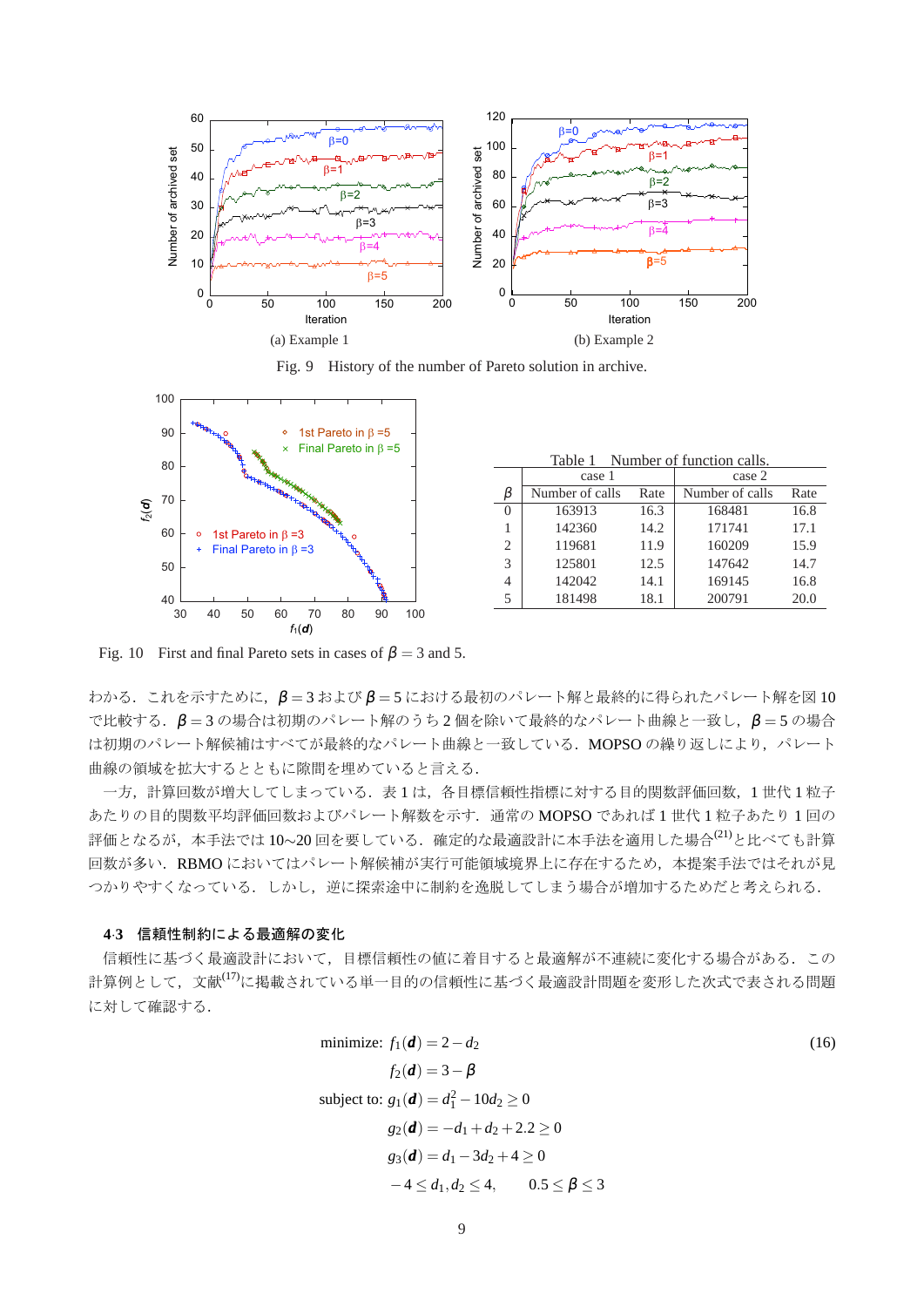

Fig. 11 Feasible region and Pareto set in design variable space



Fig. 12 Pareto set obtained by proposed method

ここで,  $d_1, d_2$ は標準偏差 0.1 の確率変数であり, β は各制約条件に対する目標信頼性指標である. このように, 信 頼性指標を設計変数および目的関数として多目的最適化問題として定式化することで,信頼性指標に対して最適 な設計変数がどのように変化するかを調べることができる.

なお, SLSV においては制約条件は近似した設計点で評価するので、制約条件の目標信頼性指標に対する感度も 以下に示すように,容易に求めることができる.

$$
g(\boldsymbol{d}^{t}, z_{j}) = g(\boldsymbol{d}^{t}, \boldsymbol{d}^{t} - \beta \boldsymbol{\sigma}^{T} \boldsymbol{\alpha}_{j}^{t-1})
$$

$$
\frac{\partial g(\boldsymbol{d}^{t}, z_{j})}{\partial \beta} = \sum_{k} \frac{\partial g(\boldsymbol{d}^{t}, z_{j})}{\partial z_{jk}} \frac{\partial z_{jk}}{\partial \beta} = -\sum_{k} \boldsymbol{\sigma}^{T} \boldsymbol{\alpha}_{j}^{t-1} \frac{\partial g(\boldsymbol{d}^{t}, z_{j})}{\partial z_{jk}}
$$
(17)

ここで,添え字 *k* は確率変数の成分を示す.

この問題の実行可能領域およびパレート解を図11に示す. β が小さいときは右上の細い領域に最適解が存在す るが,  $\beta \geq 1.5$ となると左側に飛び移ることになる. なお, このパレート解は, 信頼性を制約として単一目的関数 問題を解いて求めたものである.

この問題に対して、粒子数 50, 繰り返し回数 300 として求めたパレート解を図 12 に示す. ねらい通りに,設計 変数空間で分離するようなパレート解が得られていることがわかる.目的関数空間でみると β が大きい値の領域 と小さい値の領域でパレート曲線の傾きが異なり,β ≈ 1.5 付近で切り替わっていることがわかる.

ただし,詳細にみるとこの近傍におけるパレート解は,(*d*1,*d*2,β) = (-2.37, 3.85, 1.51), (2.35, 3.84, 1.52), (-2.33, 3.73, 1.54) となり、きれいに分離しているわけではない. MOPSO などのメタヒューリスティック手法では最適解 の厳密性 (局所最適性) が保証できないために避けられないことでもあるが、本提案手法は十分な探索能力を有し ていると言える.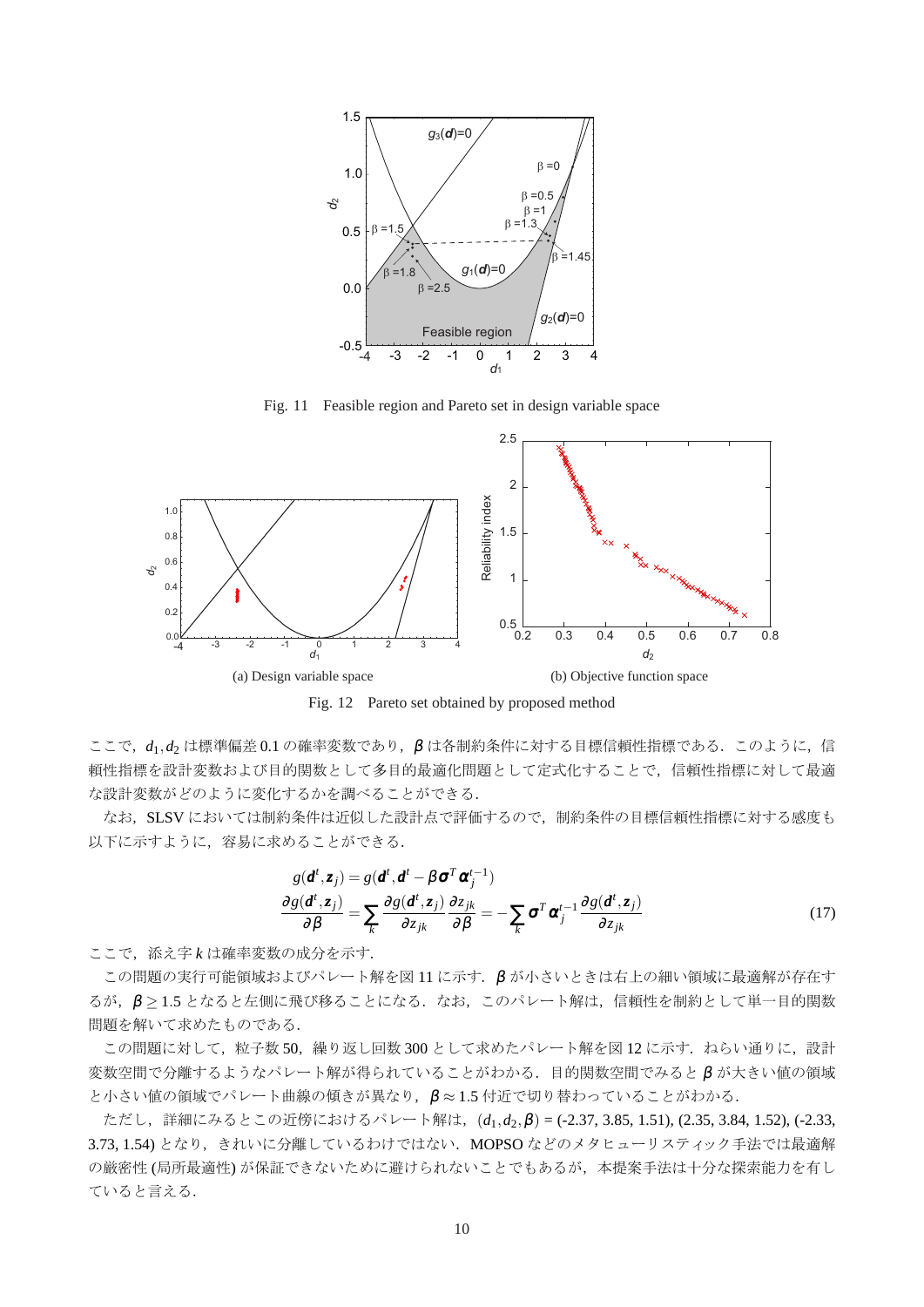#### **5.** 結 論

本研究では,信頼性に基づく多目的最適設計に対する効率的なアルゴリズム開発を目的として,制約条件の感 度解析と多目的 PSOを統合したハイブリッド型多目的 PSO<sup>(21)</sup> と、信頼性に基づく最適設計の単一ループ解法で ある SLSV 法<sup>(7)</sup>を統合した新しい手法を提案した.そして,本研究で開発した手法をいくつかの数値計算例に適用 し,信頼性制約を満足するパレート解を効率的に求められることを示した.

今後は,さらなる計算効率の向上や大域解探索性能の向上などのアルゴリズムの改良,および実際の設計問題 への適用を進める.

#### 文 献

- (1) 室津義定, 米澤政昭, 邵 暁文, システム信頼性工学, 共立出版 (1996)
- (2) Choi, S-K., Grandhi, R. V., and Canfield, R. A., *Reliability-Based Structural Design* (2007), Springer-Verlag.
- (3) Valdebenito, M. A., and Schuëller, G. I., A Survey on Approaches for Reliability-Based Optimization, *Structural and Multidisciplinary Optimization*, Vol. 42 (2010), pp. 645-663.
- (4) 小木曽 望, "最近の信頼性に基づく最適設計の発展 (1)", 機械の研究, Vol. 61, No. 3, (2009), pp. 325-330.
- (5) 小木曽 望, "最近の信頼性に基づく最適設計の発展 (2)", 機械の研究, Vol. 61, No. 4, (2009), pp. 428-434.
- (6) Rackwitz, R., and Fiessler, B., "Structural Reliability under Combined Random Load Sequences", *Computer and Structures*, Vol. 9 (1978), pp. 489-494.
- (7) Chen, X., Hasselman, T. K., and Neill, D. J., "Reliability Based Structural Design Optimization for Practical Applications", *Proceedings of 38th AIAA/ASME/ASCE/AHS/ASC Structures, Structural Dynamics and Materials Conference*, Vol. 4, (1997), AIAA-97-1403, pp. 2724-2732.
- (8) Du, X. and Chen, W., "Sequential Optimization and Reliability Assessment Method for Efficient Probabilistic Design", *ASME Journal of Mechanical Design*, Vol. 126, No. 2 (2004), pp. 225-233.
- (9) Wu, Y.-T. and Wang, W., "Efficient Probabilistic Design by Converting Reliability Constraints to Approximately Equivalent Deterministic Constraints", *Journal of Intergrated Design and Process Sciences*, Vol. 2, No. 4 (1998), pp. 13-21.
- (10) Youn, B. D., Choi, K. K., Yang, R.-J., and Gu, L., "Reliability-Based Design Optimization for Crashworthiness of Vehicle Side Impact", *Structural and Multidisciplinary Optimization*, Vol. 26, No. 3-4 (2004), pp. 272-283.
- (11) 小木曽 望, 平野佑享, 西脇眞二, 泉井一浩, 吉村允孝, 閔 勝載, "複数の性能に関する信頼性を考慮したフレーム 構造のトポロジー最適設計への SLSV 法の適用と収束特性の改善", 日本機械学会論文集 C 編, Vol. 75, No. 751 (2009), pp. 719-726.
- (12) 平野佑享, 山田崇恭, 小木曽 望, 西脇眞二, "レベルセット法による形状表現を用いた信頼性に基づくトポロジー 最適化", 日本機械学会論文集 C 編, Vol. 75, No. 758 (2009), pp. 2633-2641.
- (13) Yang, R. J. and Gu, L., "Experience with Approximate Reliability-Based Optimization Methods", *Structural and Multidisciplinary Optimization*, Vol. 26, No. 1/2 (2004), pp. 152-159.
- (14) Yang, R. J. and Gu, L., "Experience with Approximate Reliability-Based Optimization Methods, II: An Exhaust System Problem", *Structural and Multidisciplinary Optimization*, Vol. 29, No. 6 (2005), pp. 488-497.
- (15) Deb, K., Pratap, A., Agarwal,S., and Meyarivan, T., "A Fast and Elitist Multiobjestive Genetic Algorithm: NSGA-II", *IEEE Transactions on Evolutionary Computation*, Vol. 6, No. 2 (2002), pp. 182-197.
- (16) Reyes-Sierra, M. and Coello Coello, C. A., "Multi-Objective Particle Swarm Optimizers: A Survey of the State-ofthe-Art", *International Journal of Computational Intelligence Research*, Vol. 2, No. 3 (2006), pp. 287-308.
- (17) Deb, K., Padmanabhan, D., Gupta, S., and Mall, A. K., "Reliability-Based Optimization Using Evolutionary Algorithms", *IEEE Transactions on Evolutionary Computation*, Vol. 13, No. 5 (2009), pp. 1054-1074.
- (18) Sinha, K., "Reliability-based Multiobjective Optimization for Automotive Crashworthiness and Occupant Safety", *Structural and Multidisciplinary Optimization*, Vol. 33 (2007), pp. 255-268.